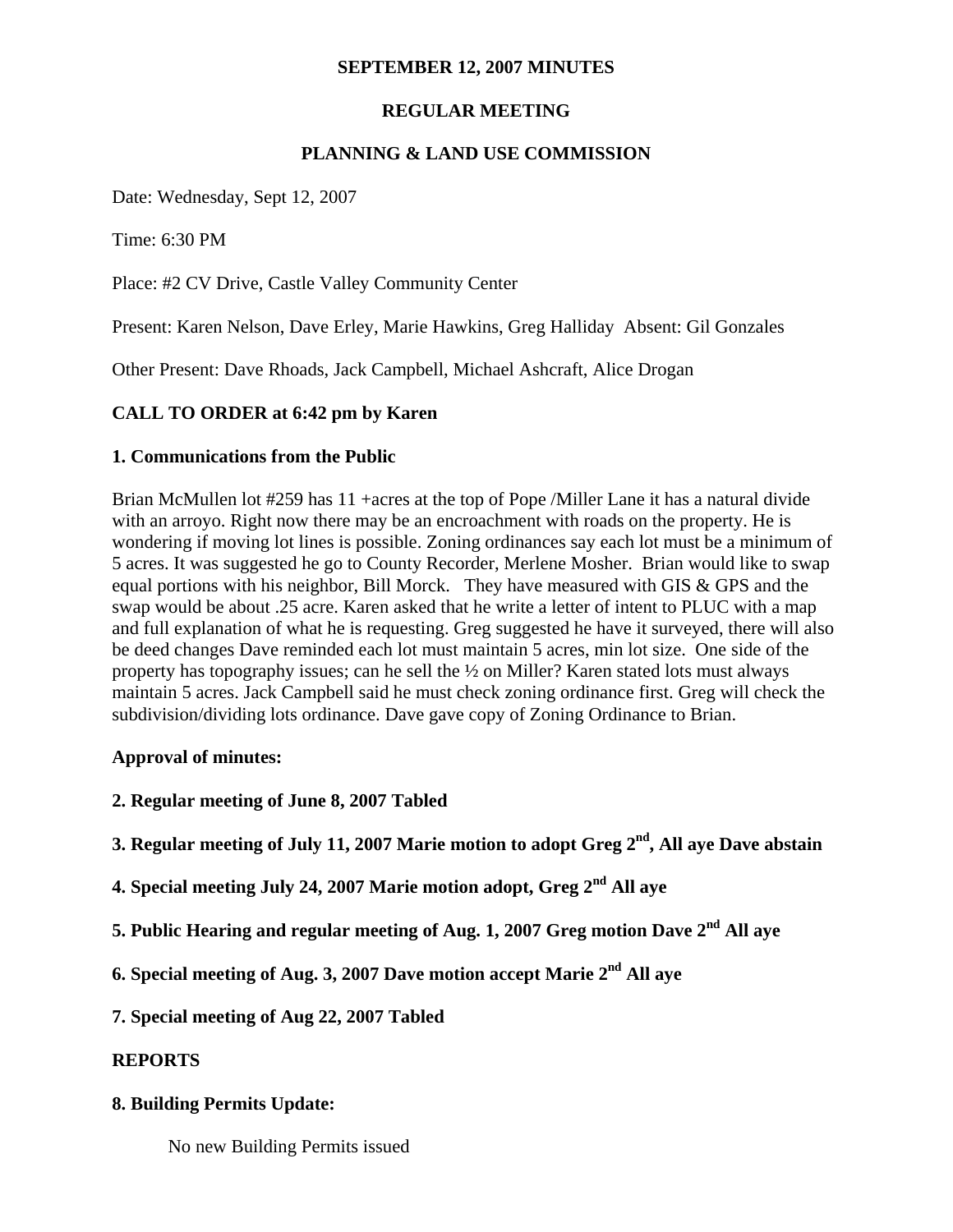#### **NEW BUSINESS**

# Karen made the motion to bring up item #11 Greg 2<sup>nd</sup>, All ave

**11. Discussion and possible action re: request for change to Premise Occupation Permit for Dave Rhoads, Lot 430.** Country Roads Mobile Mechanic Service, Dave Rhoads is asking to make a change to work on 2 vehicles at a time on his property, possibly one could be town's equipment. Neighbors are aware he had applied for mobile, and the conditions of oil storage, shop, welding etc. Dave is finding it is easier and more efficient to work at home. Greg asked how is he preventing an oil accident spillage. Dave has all his cleaning and storage is protected form overhead and spillage with a pan. He is using plywood over gravel now, prevent spills and with awing overhead. He wants to add slab at sometime. Dave E asked what is a reasonable time to put in slab. Greg asks if 60 days is reasonable. This would be the middle of Nov? PLUC needs a letter from Rhoads, stating the slab to be done within 60 days. Check with neighbors before going ahead. Jack suggests this letter to neighbors, states large vehicles may be blocking their view shed. Dave says the vehicles now are stored  $\&$  screened from road with vegetation. Karen lets give one week will notify. Karen, do we approve with conditions? A concrete slab within 60 days of final approval from TC. PLUC will check w/neighbors if required and back to Rhoads with answer. Greg motion w/conditions Marie 2<sup>nd</sup> All ave

Karen-will have on Town Council agenda for next week.

### **9. Discussion and possible action re: Adoption of 2006 International Building Code and other associated codes.**

Ordinance 2007- \_\_\_ adopting the IBC and other associated codes read by Karen. Adopting these codes will bring us in line with the county. PLUC recommends to the Town Council to adopt the 2006 International Building Code and other associated codes. Greg motioned to accept the ordinance as written, Dave  $2^{nd}$  All "ave"

#### **10. Discussion and possible action re: Decommissioning of second dwellings.**

This is the same contract that has been on file and used in past. Ranna is currently working on a new one and this form will be used for now. Karen entertained a motion to table until Ranna completes the new one. Greg motioned to table until a current contract is finished. Marie  $2<sup>nd</sup>$ before a vote was taken, Michael asked what is decommissioning? He asked to see the contract. Karen gave the definition as a Property Owner using a RV, or a trailer etc as a temp dwelling while building their permanent dwelling. This contract allows them to keep the temp dwelling on property once they must remove the utilities -water, septic, elec. Owner agrees to decommission and to never use as a human habitation again which includes sleeping, bathing, and preparing meals. Greg mentions it can still be used as storage or a studio just not as MIL or guest house. This is to enforce the second dwelling ordinance. Michael says he has neighbors on two sides of him, violating this ordinance. Greg tells him when three neighbors complain, the nuisance ordinance can be used. Marie says any noise, dogs traffic, and/or double occupancy are reasons for complaint. Karen asks him to write a letter to the Town with his complaints. A mediator system is used before getting into the enforcement procedures, steps will be taken first. The Nuisance Ordinance has teeth; the county attorney can be involved. Fines penalties, etc. Greg found the ordinance and its number is 2006-6

All voted in favor to keep tabled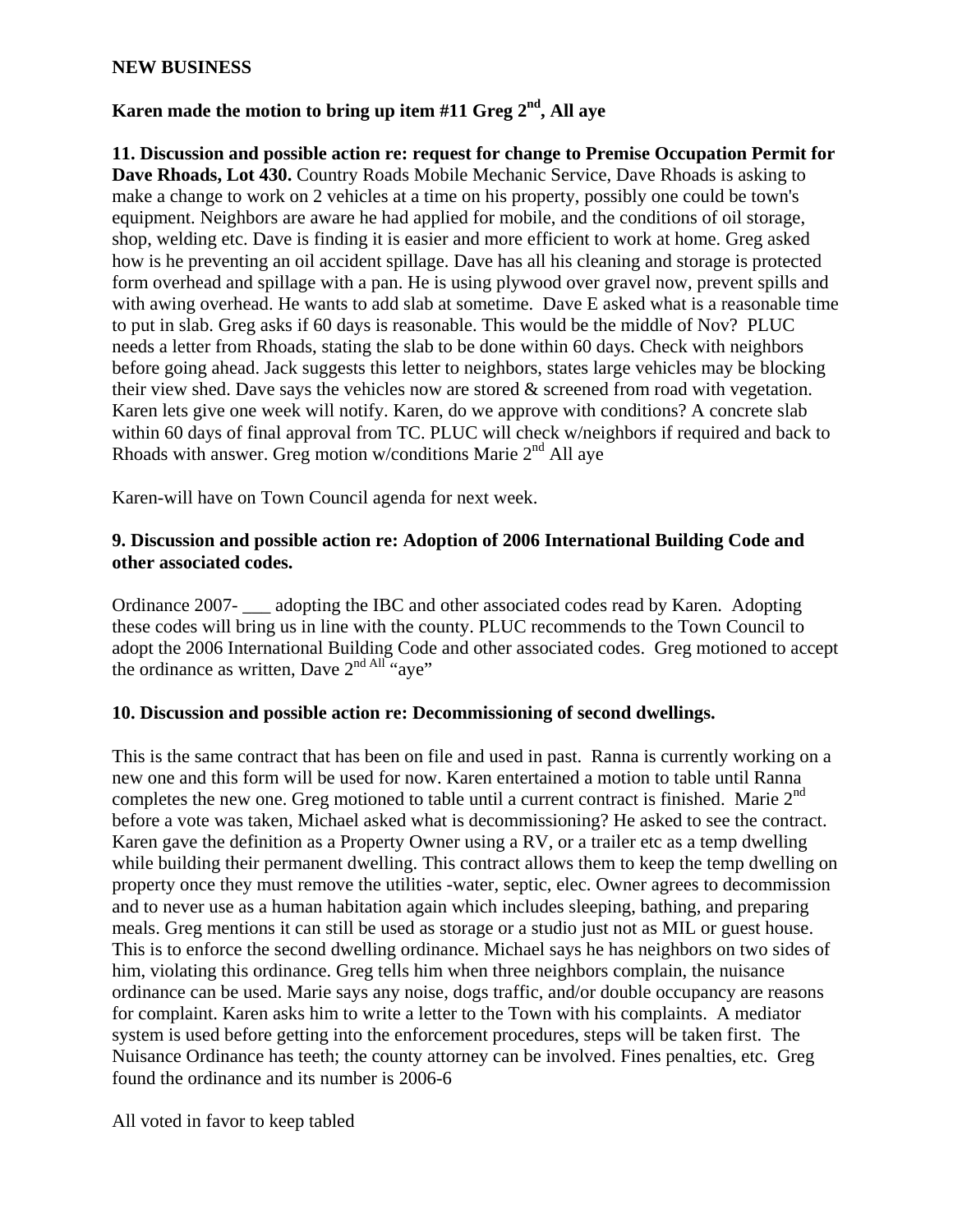### **OLD BUSINESS**

### **12. Report, discussion and possible action re: updating the Deer Fencing Ordinance (Greg Halliday), tabled**

Motion was made to untable by Dave Greg  $2<sup>nd</sup>$  All aye- Greg presented the revised ordinance with the new language to be added is in red. The revisions include reducing the height to 48 inches, new owners will need to comply with previous stated requirements as long as it doesn't have prohibited fencing like barb wire. Many of the deer fences have a double fence and would need to remove the top layer. If they have the 6 ft wire then they must remove or cut the top 2 ft off. It is a known fact that horses need 5-6 ft and may require additional inside fencing. Dave asked if Colin Fryer has the old barb fence on outside borders? That is a SITLA issue, on government land. Greg says its height is 4 ft but has prohibited wiring. Some strands are barbed, some not. If SITLA does sell, the new owner is responsible to replace. Marie asked about electrical fences? Do they affect the deer? Greg sees them jump it. Greg worried about having teeth to enforce it. Under # E failure to comply is threat of lien, (lien was spelled incorrectly on the fencing ordinance working draft). Karen asked if we approach lawyer or does the Town Council. We must have enforcement abilities; we can start the lien process as property is being sold. Greg remarks when the previous property owner has had exclusionary fencing they must have had reason for it. Jack asked about field fencing, does the ordinance include the smooth wire or rail. That conflicts with #4. Greg says field/farm fence is same. Barb or razor ribbon is similar and both are prohibited. Brian makes the comment isn't it easier to say what is NOT allowed, then to say what is. Greg mentions wooden fences, they need a bldg permit only if over 6 ft. which is called spite fence. Jack asked if this was adopted for commercial reasons, it hasn't been passed in years, thinks the original purpose was for Agricultural/commercial purposes. Dave made the motion to table with a definition of commercial agriculture. Have this ready for Oct meeting. Marie 2<sup>nd</sup> All aye

# **13. Report, discussion and possible action re: streamlining the Conditional Use Permit process (Marie Hawkins), tabled.**

Marie presented the new revised Conditional Use Permit Application, from the CUP 06/07 she took out the request for the Federal Tax ID number, Karen wants to keep the questions: does your business require a license from the State of Utah Department of Professional Licensing Service and are you in compliance? Read and understand all of the town ordinances. The applicant will not need to read all but at least the ones pertaining to CUP process. PLUC wants the new application printed out for next meeting. Marie wanted to keep it simple. Greg asked why if no impact to the Valley do they need it? Karen answered for revenue reasons and Marie agreed too but also to know what is going on. Jack asks how do you define impact?

Karen read questions on Form A about increased traffic, storage, noise, fumes odors, out buildings etc. Would your neighbors know you have business? Do you need Licenses, Federal ID, etc. Alice mentions this is just to know what is going on, what the demographics are. If they can complete Form A they are not to be charged. Dave asks what if there is impact? Alice wants the registration of businesses. Dave thinks in future the Town Council may ask them to come forward especially if complaints are filed. Jack feels the original documents ask those impacts. According to Dave, 99 out of 100 may slide through with the minimum hassle of more paperwork. Town Council has the right to review any permit through full permit process especially if any question of any impacts comes up. Form B will be charged and processed with meetings and letters from neighbors.